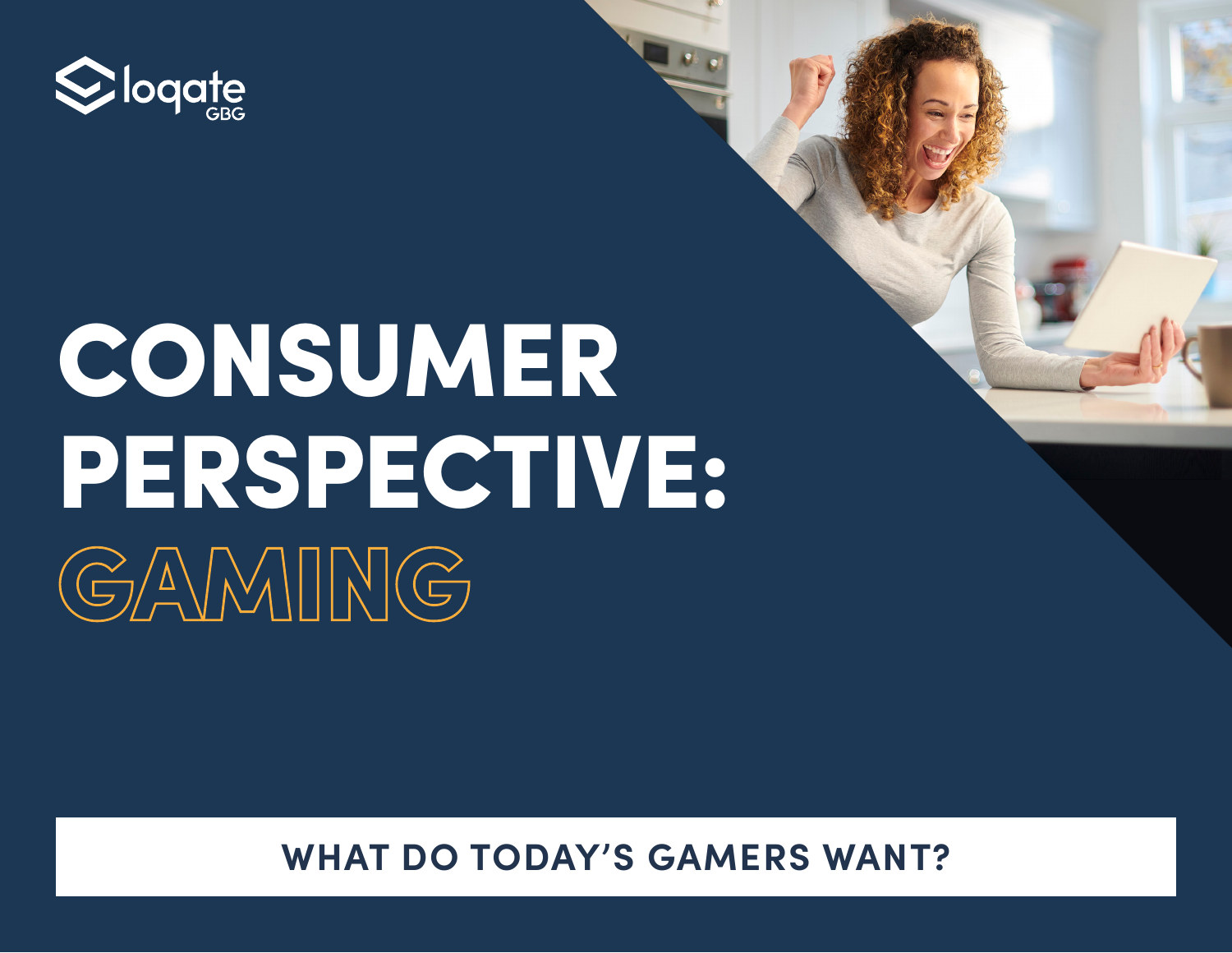**As the gaming community grows, so do the opportunities for brands** 

Driven by boredom for some and a sense of community for others, COVID-19 lockdown led many consumers to explore gaming as a new source of entertainment. [100 million Americans](https://www.bloomberg.com/news/features/2022-02-09/with-super-bowl-lvi-embracing-online-betting-football-will-never-be-the-same) now live in a place where online gaming like sports betting is legal.

But businesses trying to engage this quickly expanding audience still have many questions:

- What is the most important factor when building an online gaming experience?
- What is the preferred device for today's gamers?
- Which incentives foster the greatest customer loyalty?

Loqate surveyed 1,500 US consumers to get a 360-degree view of gamers' expectations and define their point of view on today's digital experiences. Here, we highlight some of the key findings and practices that brands can leverage as they shape the future of the gaming sector.

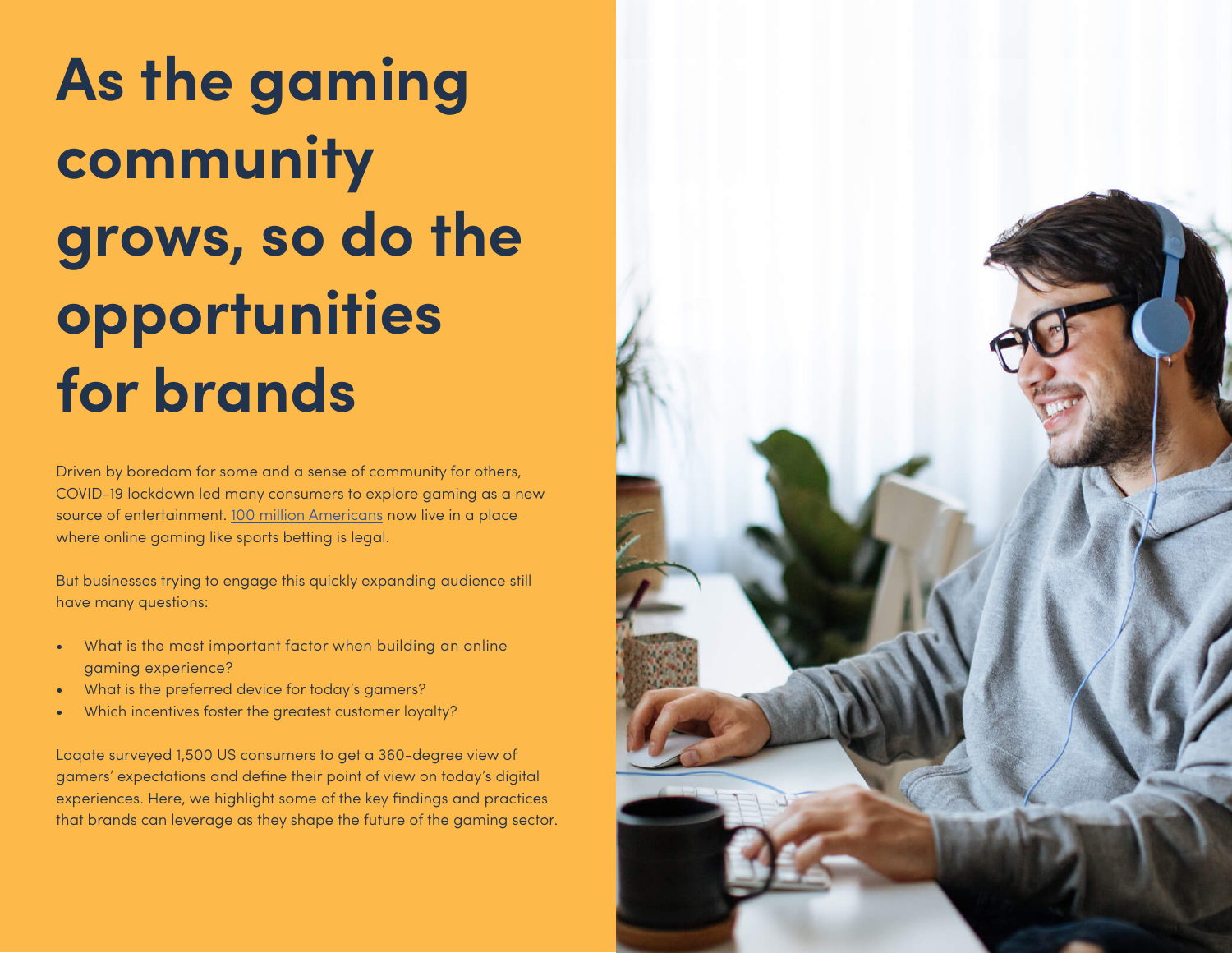### **Mobile gaming is undefeated**

Whether trying the online casino slots or betting on their favorite team in an esports league, 44% of gamers agree that their mobile phones are the preferred device. Although PC (24%) and tablets (20%) are in the running, the top priority for businesses should be to create an **optimized** mobile UX that keeps consumers engaged through every step of gameplay.

Implementing UX-friendly tools such as address verification (AV) and [type ahead auto-complete](https://www.loqate.com/en-us/address-verification/address-capture/) will speed new gamers through onboarding forms while helping you stay compliant with local data quality regulations by validating critical customer information such as age and location.

**TIP:** Don't make customers jump through hoops. Gamers can earn and spend money faster than ever when you collect accurate customer data from the onset. Eliminating friction from the onboarding process via features like fuzzy matching and type-ahead will offer gamers the ultimate customer experience.

## **2**

**1**

### **Gamers want to be rewarded for playing**

While convenience is a crucial factor in successful customer acquisition, personalization takes precedence when it comes to customer loyalty. Your gamers are looking for a reason to continuously use your service, and generous offers customized for their gaming profiles are an easy way to communicate that you value their business.

Specialized deals like welcome cash 24%, special promos 20%, and bonus codes 15% are strong incentives for prospective and returning customers. With 20% of gamers interested in loyalty programs and 11% in VIP memberships, your business will reap the benefits if you invest in your customers.

**TIP:** Give gamers a chance to win more money while ensuring they keep your brand top of mind. Just be sure to fill your customer databases with verified data such as [email](https://www.loqate.com/en-us/email-verification/ )  [addresses](https://www.loqate.com/en-us/email-verification/ ), [phone numbers](https://www.loqate.com/en-us/phone-verification/
) and [home](https://www.loqate.com/en-us/address-verification/address-cleanse/
)  [addresses](https://www.loqate.com/en-us/address-verification/address-cleanse/
) to ensure your promotions reach the right person at the right time.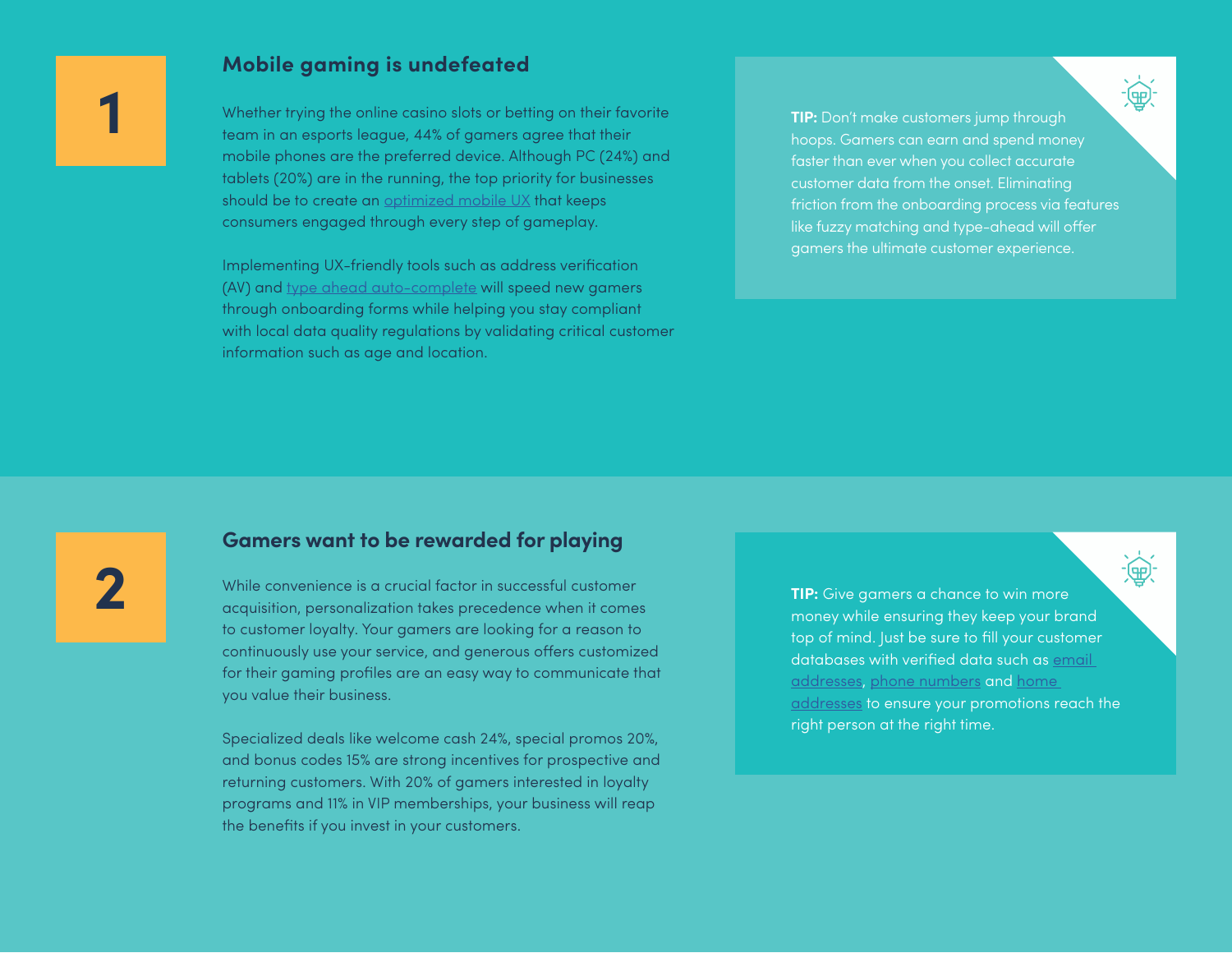### **Gamers won't gamble with their safety**

In the gaming industry, danger can wear many faces, so it's unsurprising that 35% of gamers consider safety the most important factor when choosing an online gaming service. While popular forms of fraud like account takeover (ATO) only concern 12% of gamers, 29% are very concerned about identity theft and 23% fear fraudulent credit card transactions.

Gaming businesses that can master a layered approach of using multiple [safety blankets of identity validation tools](https://www.loqate.com/resources/blog/balancing-growth-with-fraud-prevention-compliance-in-online-gaming/) such as AV will minimize risk to the customer and improve their ability to deliver friction-free and safe onboarding at the speed their customers expect.

**TIP:** The more information you can confirm about a customer, the better. With the ability to verify millions of addresses, emails, and phone numbers in real-time, Loqate's validation tools can help companies accurately match valid addresses to new or existing customer profiles.

**3**

### **Using verification tools improves gamer trust**

Customers have high faith in the gaming sector's identity verification (IDV) practices. That means they trust you to verify and store their information in ways that don't put them at risk. Failing to provide gamers with a foolproof playing experience can quickly mean "Game Over" for your brand, causing issues from lost customers to non-compliance fines.

With fraud being a significant worry for 38% of online gamers, accurate address data is a necessity for reliable identity verification. 40% of gamers think the online gaming sector takes IDV very seriously, so it is critical that your business doesn't disappoint.

**TIP:** Gaming sites can onboard new customers in a way that is secure and compliant with state regulations by using proof of address as a form of identity verification. Using this data, businesses can identify underage gamblers, expose fraudsters, and protect their users and brand reputation.